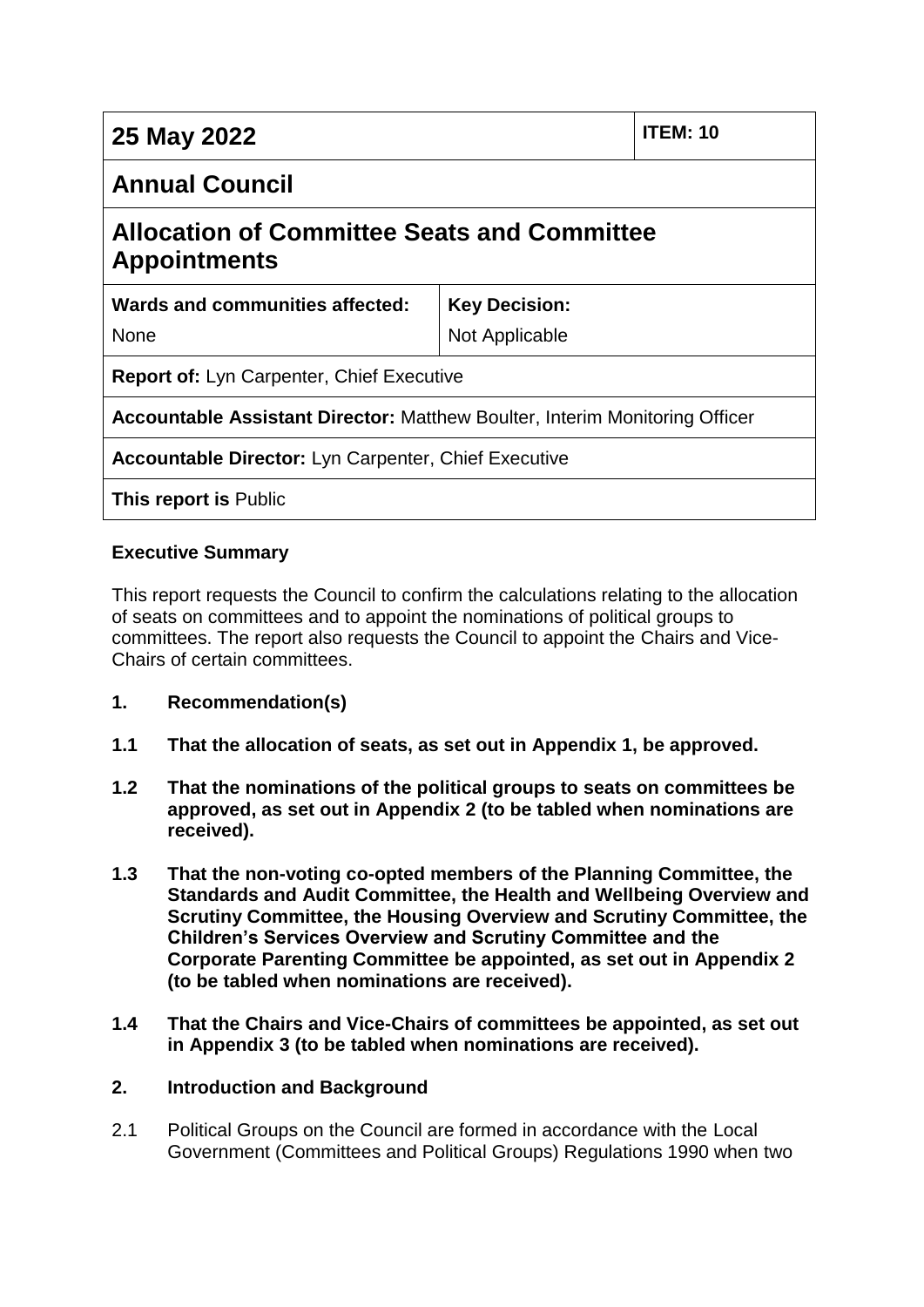or more councillors notify the Chief Executive, as Proper Officer, of their wish to be treated as a group.

- 2.2 Section 15 of the Local Government and Housing Act 1989 imposes a duty on the local authority at the annual meeting, or as soon as possible after it, to review the allocation of seats on the committees of the Council between the political groups. The Council may carry out such a review and any other time and may do so if requested by a political group.
- 2.3 The following principles apply to the allocation of seats:
	- (a) That not all the seats on the body to which appointments are being made are allocated to the same political group;
	- (b) That the majority of seats on each committee are allocated to a particular group if the number of persons belonging to that group is a majority of the authority's membership;
	- (c) That, subject to (a) and (b), when allocating seats to a political group, the total number of their seats across all the ordinary committees of the Council, must reflect their proportion of the authority's membership; and
	- (d) Subject to (a) to (c), that the number of seats on each committee is as far as possible in proportion to the group's membership of the authority.
- 2.4 Sub-committees, with the exception of the Licensing Sub-Committee, are also governed by the political balance rules, but it is not necessary to add up all the sub-committee seats and then allocate them in proportion. As far as this is practicable, the allocation of seats on each sub-committee should reflect the proportional representation of the political groups on the Council.
- 2.5 The Local Government and Housing Act 1989 requires that, once the Council has determined the allocation of committee places between the political groups, the Council must then appoint the nominees of the political groups to the committees.
- 2.6 Any non-aligned members are to be appointed to available seats on committees by the Council.
- 2.7 The Cabinet and the Health and Wellbeing Board are not required to be proportional and so are outside of the political balance calculation.
- 2.8 The Leader of the Council appoints the Cabinet and, in accordance with the Terms of Reference, will also make nominations to the 5 places available on the Health and Wellbeing Board, with the latter to be agreed by the Council.
- 2.9 It is open to the Council when carrying out a review to adopt some arrangement other than that prescribed by the Act and the Regulations. Notice of such a proposal would have to be given in the Summons, and a decision would need to be made with no one voting against it. The remainder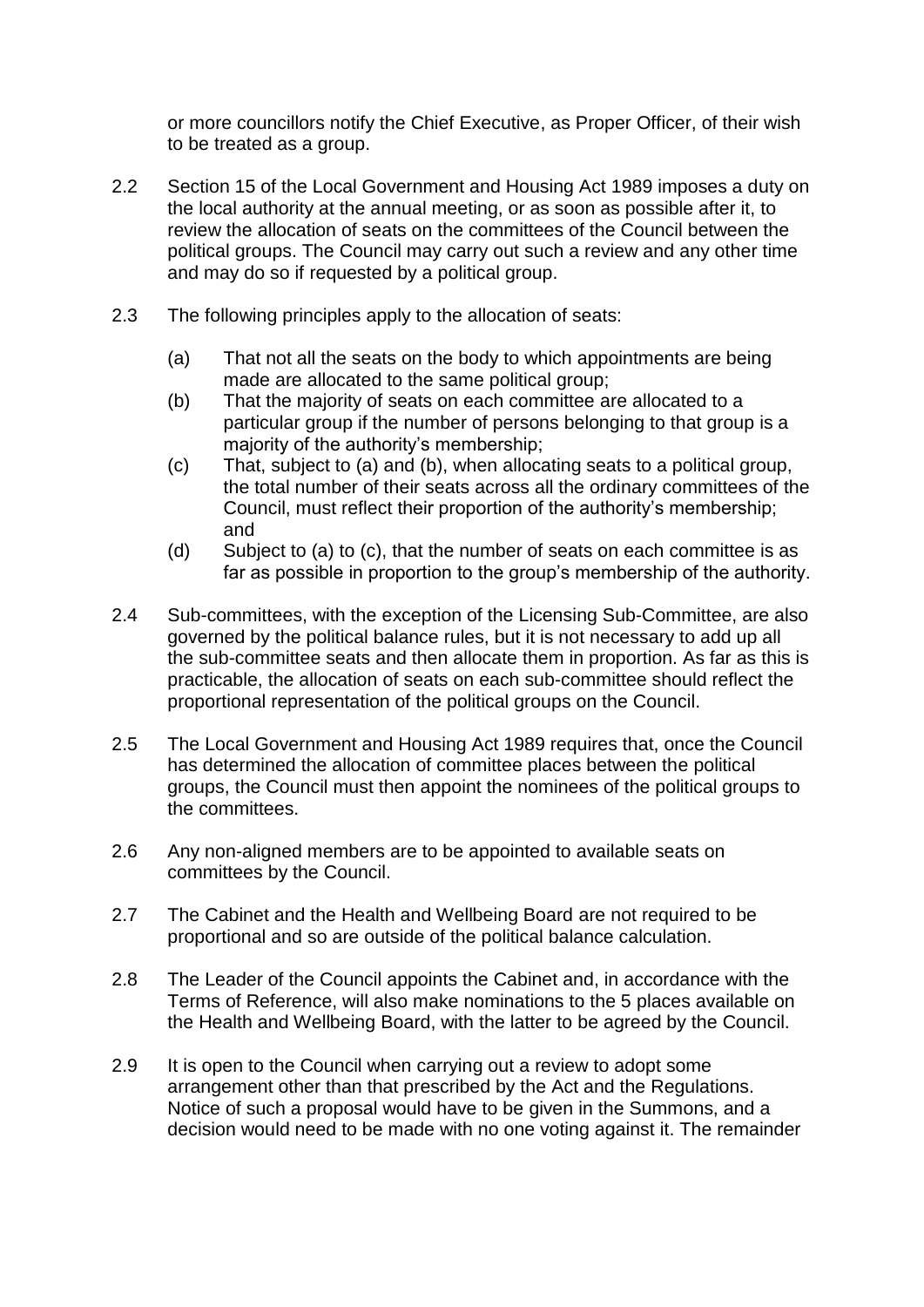of this report therefore assumes that the Council will not want an alternative arrangement to that prescribed by law.

## **Political proportionality**

2.10 The political balance of the Council can be calculated by using the simple formula below (to two decimal places):

No. of Group Members x 100 49

2.11 Following the elections on 5 May 2022 the political proportionality of the council is as follows:

| Group                        | <b>Councillors</b> | $\frac{0}{0}$ |
|------------------------------|--------------------|---------------|
| Conservative                 | 30                 | 61.22%        |
| Labour                       | 14                 | 28.57%        |
| <b>Thurrock Independents</b> | 3                  | 6.12%         |
| Independent                  | 2                  | 4.09%         |
| Total                        | 49                 | 100           |

2.12 The calculation to determine the strict entitlement of political groups to seats on committees is as follows:

> % from Table 1 x Total No. of seats available (87 seats) 100

- 2.13 Those members who are not members of political groups have no legal entitlement to an allocation of seats on committees. However, the political groups are entitled to their proportion of seats and once their entitlement has been reached, the remaining seats may be filled by members not belonging to a political group. Such Members are classed as being non-aligned.
- 2.14 The LGA Independent Group has taken the view that in the true spirit of the Act, that morally or democratically, non-aligned councillors are entitled to fair representation. Groups are not entitled to have more than their share and thus they cannot exclude councillors that are not grouped i.e. single party councillors or non-aligned Independent councillors. For example in an authority of 49 councillors with one non-grouped councillor, the council must make 1/49 of the places available.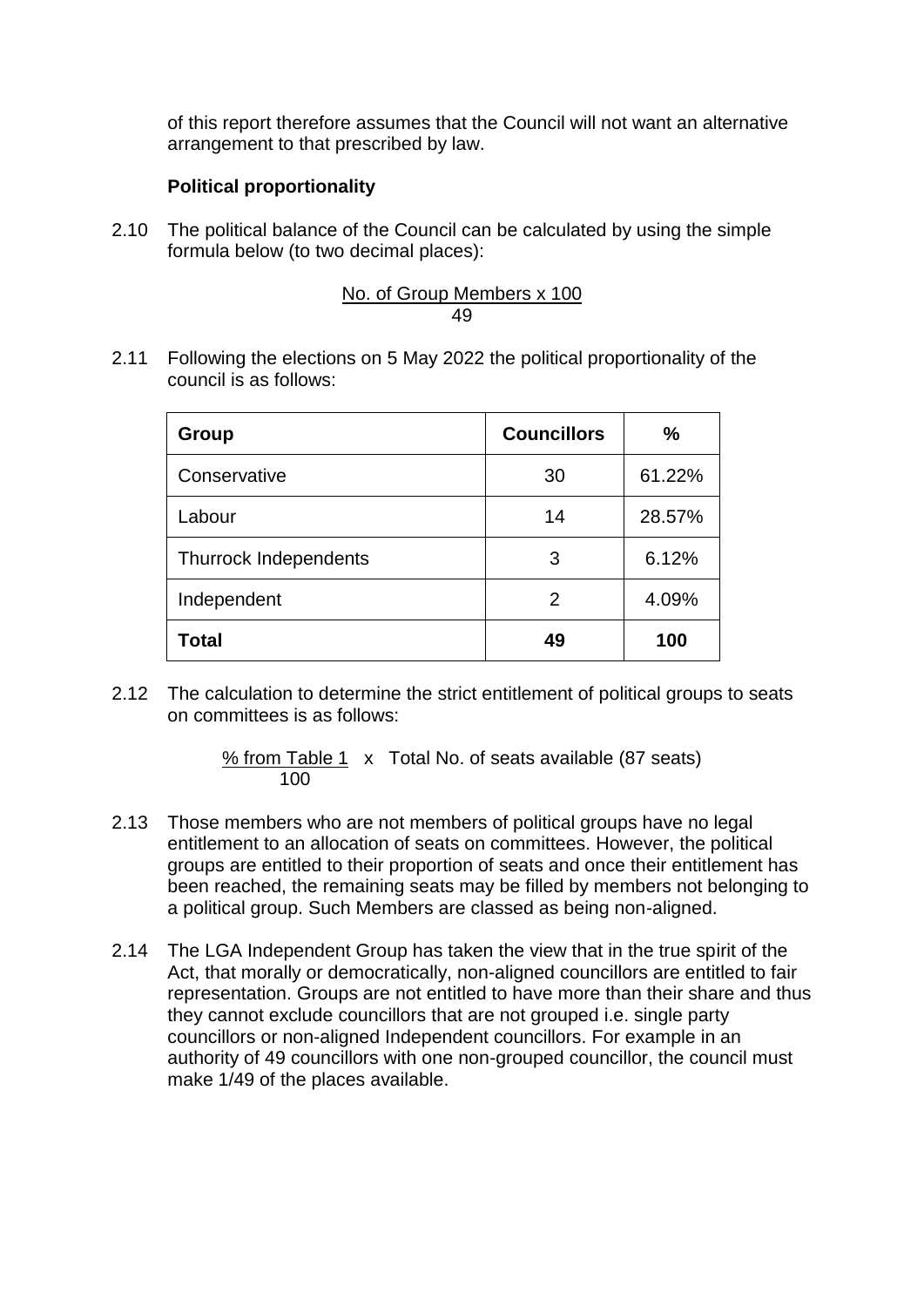## **3. Issues, Options and Analysis of Options**

- 3.1 The number of seats on committees that are available to be allocated amongst the political groups represented on the Council is 87.
- 3.2 Each of the political groups (formed when 2 or more councillors notify the Chief Executive, as Proper Officer, of their wish to be treated as a group) are entitled to a certain number of seats on committees. This is based upon their percentage representation on the Council as a whole, as detailed in Table 1 at paragraph 2.11 above.
- 3.3 The calculation to determine the entitlement of political groups to seats on committees is as follows:

% from Table 1 x Total No. of seats available (87 seats) 100

3.4 After undertaking the above calculation for each of the political groups represented on the Council, the entitlement to seats is as follows:

| • Conservative                            | 53 seats |
|-------------------------------------------|----------|
| $\bullet$ Labour                          | 25 seats |
| • Thurrock Independent                    | 5 seats  |
| • Ungrouped seats to be allocated 4 seats |          |

- 3.5 Each of the political groups and the non-aligned Members are only entitled to their proportion of seats.
- 3.6 In order to ascertain the number of seats to be allocated to political groups on each committee, the following calculation is required to be undertaken:

% from Table 1 x No. of committee places available 100

- 3.7 After applying the above calculation to each of the committees that have been established at Agenda Item 9, a 'strict seat entitlement' is arrived at for each party.
	- (a) 6 member committee applies to all **Overview & Scrutiny committees, the Standards & Audit Committee and the Hidden & Extreme Harms Prevention Committee**

| $\bullet$ Con | $61.22 / 100 \times 6 =$ |          | $3.67 = 4$ seat(s) |
|---------------|--------------------------|----------|--------------------|
| ● Lab         | $28.57 / 100 \times 6 =$ | $1.71 =$ | 2 seat(s)          |
| $\bullet$ TI  | $6.12 / 100 \times 6 =$  | $0.37 =$ | 0 seat(s)          |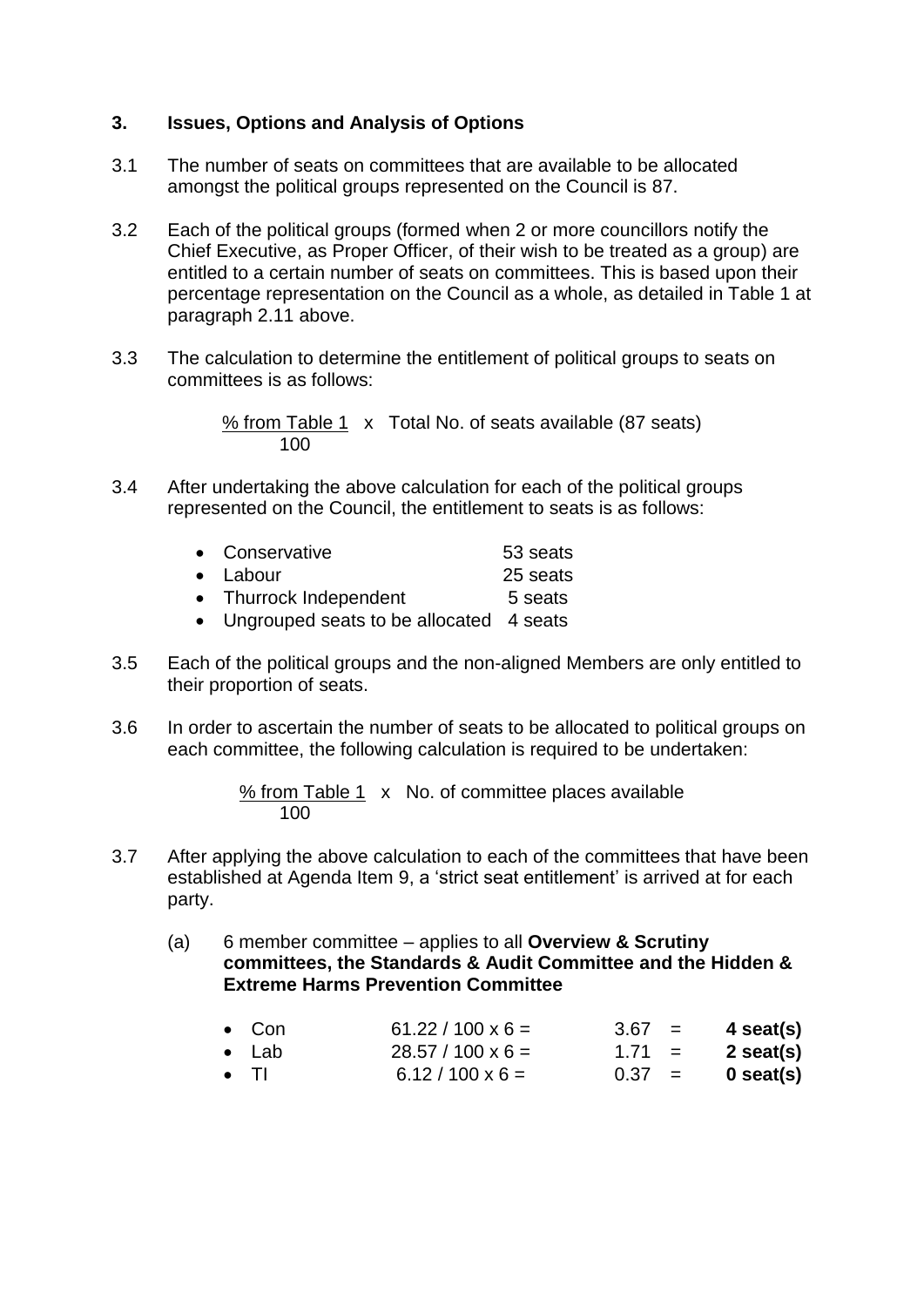(b) 7 member committee – applies to the **General Services Committee**

| $\bullet$ Con | $61.22 / 100 \times 7 =$ | $4.29 =$ | 4 seat(s)   |
|---------------|--------------------------|----------|-------------|
| $\bullet$ Lab | $28.57 / 100 \times 7 =$ | $2.00 =$ | 2 seat(s)   |
| $\bullet$ TI  | $6.12 / 100 \times 7 =$  | $0.43 =$ | $0$ seat(s) |

The unclaimed seat on this committee is dealt with in manual adjustment covered in 3.10 below.

## (c) 8 member committee – applies to the **Corporate Parenting Committee**

| $\bullet$ Con | $61.22 / 100 \times 8 =$ | $4.90 =$ | $5$ seat(s) |
|---------------|--------------------------|----------|-------------|
| $\bullet$ Lab | $28.57 / 100 \times 8 =$ | $2.29 =$ | 2 seat(s)   |
| $\bullet$ TI  | $6.12 / 100 \times 8 =$  | $0.49 =$ | $0$ seat(s) |

The unclaimed seat on this committee is dealt with in manual adjustment covered in 3.10 below.

#### (d) 9 member committee – applies to the **Planning Committee**

| $\bullet$ Con | $61.22 / 100 \times 9 =$ | $5.51 =$ | $6$ seat(s) |
|---------------|--------------------------|----------|-------------|
| ● Lab         | $28.57 / 100 \times 9 =$ | $2.57 =$ | 3 seat(s)   |
| $\bullet$ TI  | $6.12 / 100 \times 9 =$  | $0.55 =$ | 1 seat(s)   |

The oversubscription of seats on this committee is dealt with in manual adjustment covered in 3.10 below.

#### (e) 15 member committee – applies to the **Licensing Committee**

| $\bullet$ Con | $61.22 / 100 \times 15 =$ | $9.18 =$ | $9$ seat(s) |
|---------------|---------------------------|----------|-------------|
| $\bullet$ Lab | $28.57 / 100 \times 15 =$ | $4.29 =$ | 4 seat(s)   |
| $\bullet$ TI  | $6.12 / 100 \times 15 =$  | $0.92 =$ | 1 seat(s)   |

The unclaimed seat on this committee is dealt with in manual adiustment covered in 3.10 below.

- 3.8 Non-Aligned Members –The Independent Members, as shown in Appendix 1, have the opportunity to claim 4 seats across committees. This is dealt with in the manual adjustment set out below.
- 3.9 **Appendix 1** and 3.7 above shows the rounded and strict (statistical) allocation of seats to each political group. Manual adjustment is required to ensure that each group does not exceed its rounded entitlement through the strict statistical allocation.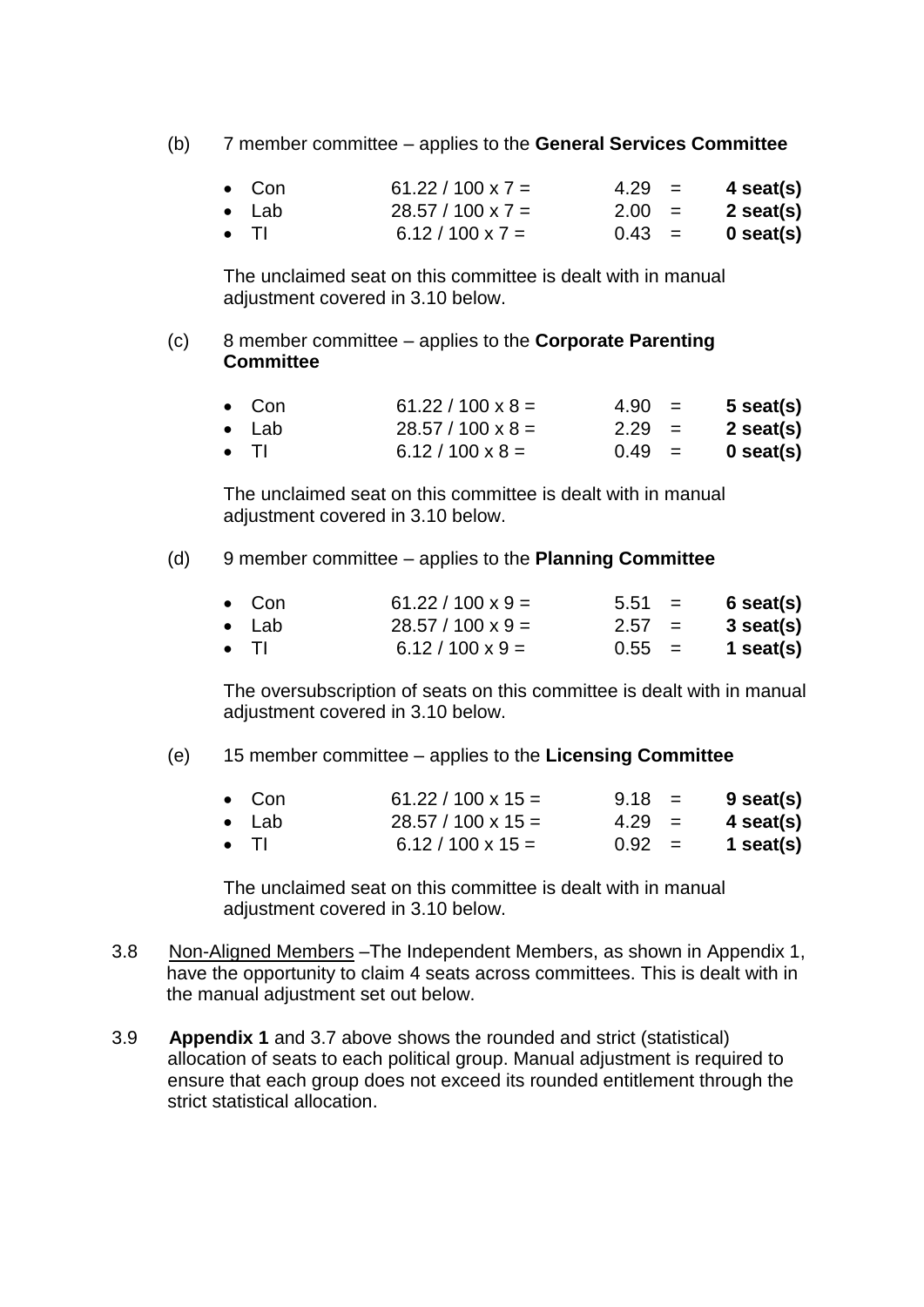- 3.10 From the figures set out in **Appendix 1**, manual adjustments are required. Group Leaders have been consulted and the following agreed:
	- The Conservative Group will release 3 seats:
		- o 1 Licensing Committee seat
		- o 1 Corporate Parenting Committee seat
		- o 1 Planning Committee seat
	- The Labour Group will release 2 seats:
		- o 1 Licensing Committee seat
		- o 1 Planning Committee seat
	- The Thurrock Independent Group:
		- o Have 5 seats to appoint to
		- o Have been apportioned 2 seats via the calculations (1 Licensing Committee seat and 1 Planning Committee seat).
		- o The Group has not indicated their wish to appoint to other committee seats.
	- The Ungrouped Members:
		- o Have 4 seats to appoint to
		- o Have been apportioned 3 seats via the calculations (1 Licensing Committee seat, 1 Corporate Parenting Committee seat & 1 General Services Committee seat).
		- o These Members have not indicated their wish to appoint to other committee seats.

Following the outcome of 1 planning seat being unclaimed and the Conservatives having a statistical claim to a sixth seat on this committee (5.51 as indicated in Appendix 1), the Conservatives claimed this seat and released a further seat on the Hidden and Extreme Harms Prevention Committee to keep their total overall seat entitlement to 53 seats.

- 3.11 Group Leaders have been consulted in respect of the calculations set out at **Appendix 1**, together with the manual adjustments that are required in order to ensure that seats on committees are correctly allocated to each of the political groups.
- 3.12 Group Leaders have also been requested to provide nominations to the places on committees to which their respective groups are entitled.
- 3.13 The nominations of political groups to seats on committees and the nominations for Chair and Vice Chair of committees will be circulated at the meeting.

### **4. Reasons for Recommendation**

- 4.1 The Council is required to make the required appointments to those committees that have been established to facilitate the efficient discharge of its functions, as set out in Agenda Item 9.
- **5. Consultation (including Overview and Scrutiny, if applicable)**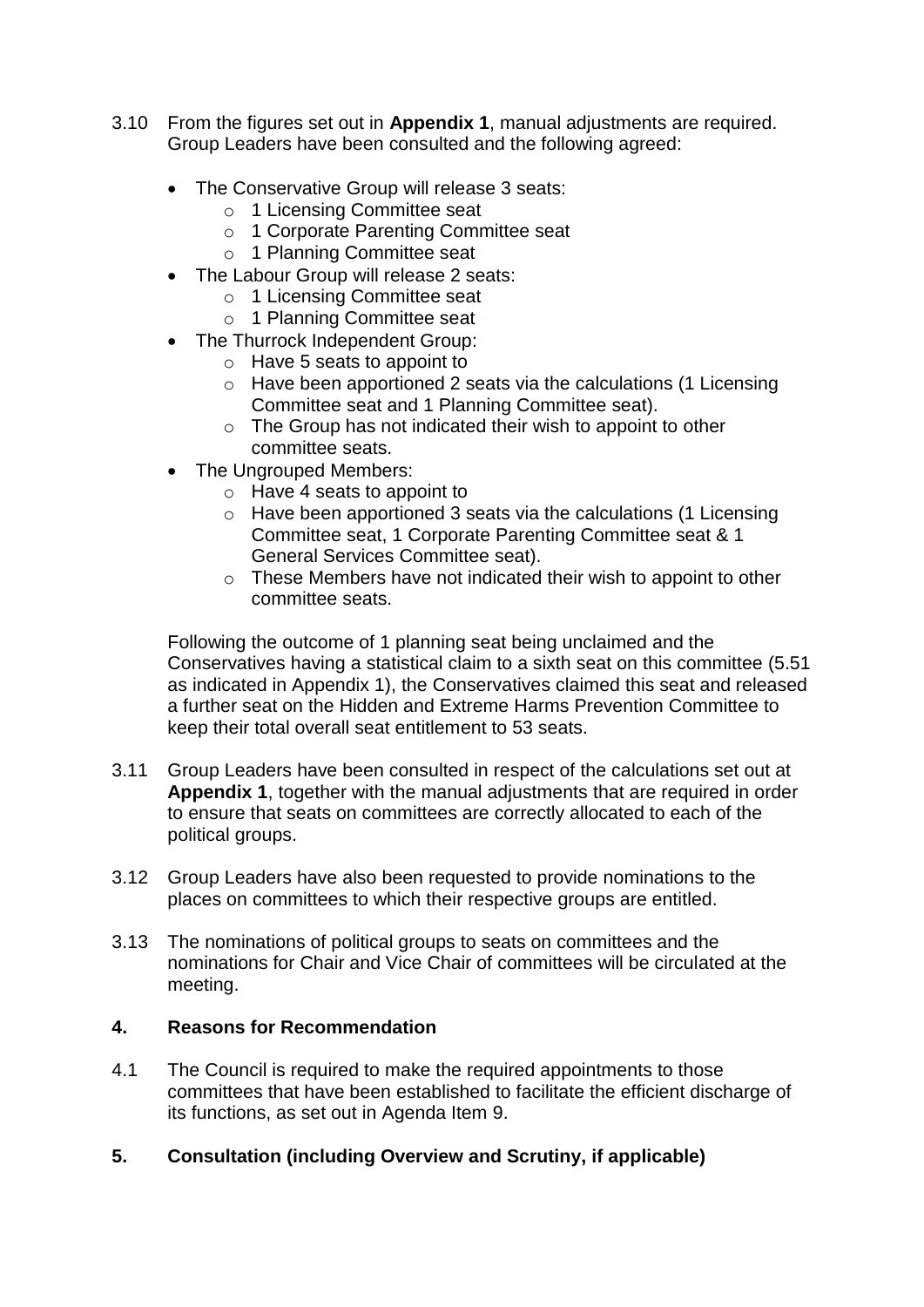5.1 Consultation has been undertaken in respect of this report with the Leaders of each of the political groups represented on the Council. Their agreement has been obtained to the calculations relating to the allocation of seats on committees and their respective nominations are put before Council for approval.

#### **6. Impact on corporate policies, priorities, performance and community impact**

6.1 Appointing members to those committees established at Agenda Item 9, in accordance with the political balance of the Council and associated allocation of seats on committees, will enable the Council to properly discharge its functions.

#### **7. Implications**

#### 7.1 **Financial**

| Implications verified by: | Dammy Adewole                                                                      |
|---------------------------|------------------------------------------------------------------------------------|
|                           | <b>Senior Management Accountant - Resources</b><br>and Place Delivery Directorate. |

The cost of servicing these committees will be met through the existing budgets.

#### 7.2 **Legal**

| Implications verified by: | <b>Mark Bowen</b>                     |
|---------------------------|---------------------------------------|
|                           | <b>Interim Head of Legal Services</b> |

These are set out in the body of the report.

### 7.3 **Diversity and Equality**

Implications verified by: **Roxanne Scanlon**

## **Community Engagement and Project Monitoring Officer**

The Council is under a statutory duty to ensure that equality and diversity is a key part of the decision making process of the Council. Therefore, attention is drawn to the importance of ensuring that appointments to committees are underpinned by appropriate training on the statutory equality framework. The introduction of essential member training provides the assurance that members of committees will be able to fulfil their obligations with a full understanding of equality and diversity issues. This is fundamental to the Council being able to meet its statutory responsibilities. However, consideration must be given to members not completing the training or not